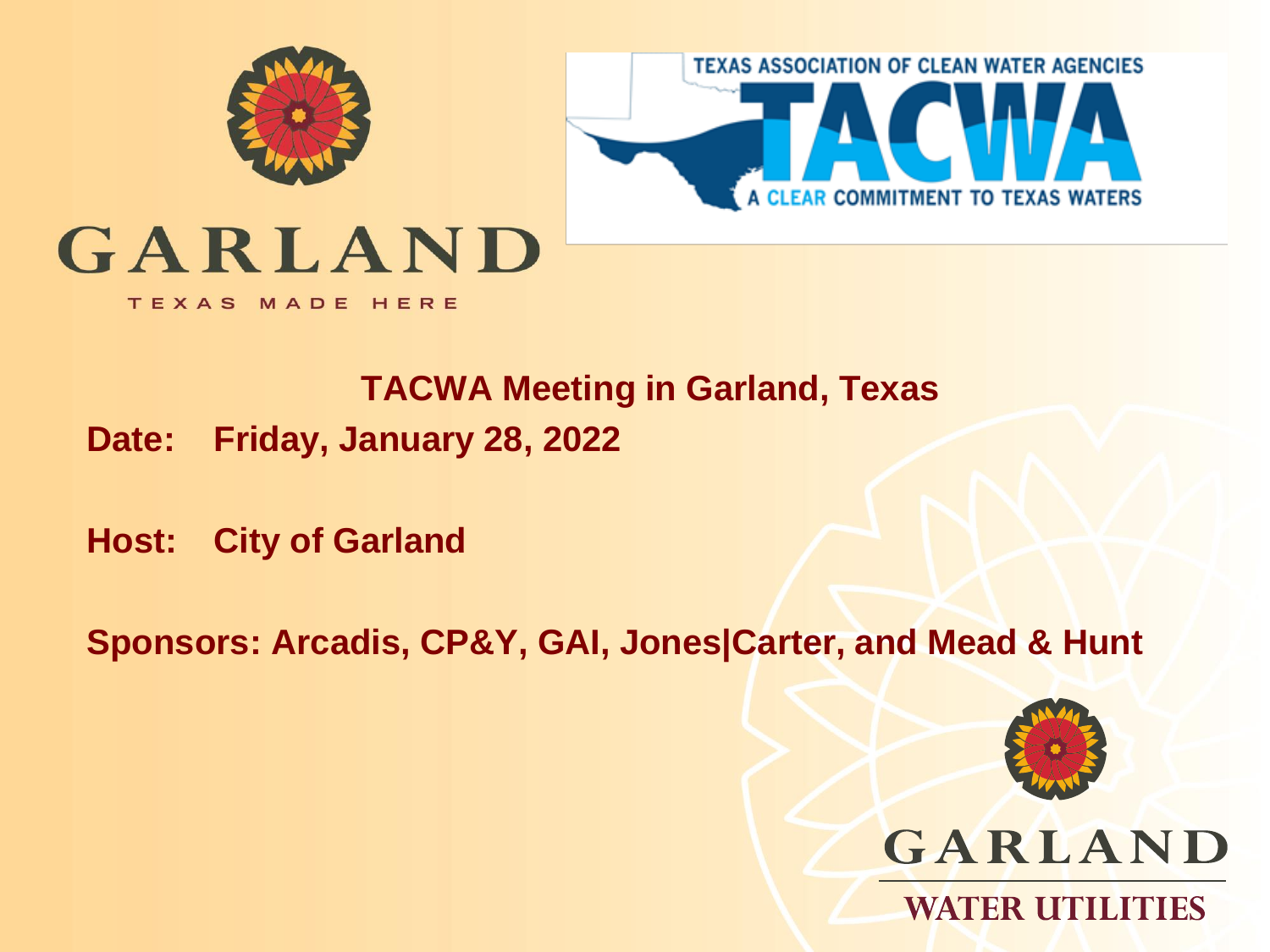

#### What's Happening in Garland

- Garland is now the 13<sup>th</sup> largest city in Texas
- Downtown Garland Improvements/Redevelopment
- Expansion of I-635 (LBJ) from I-30 to 75
- New Garland Medical District area
- New Garland Animal Shelter & Adoption Facility – to open soon
- Working on the largest Bond Program in the history of the city
	- Relocate Fire Station No. 1
	- Police Evidence and Property Facility
	- Sports Field/Park Renovation Program
	- And more ……

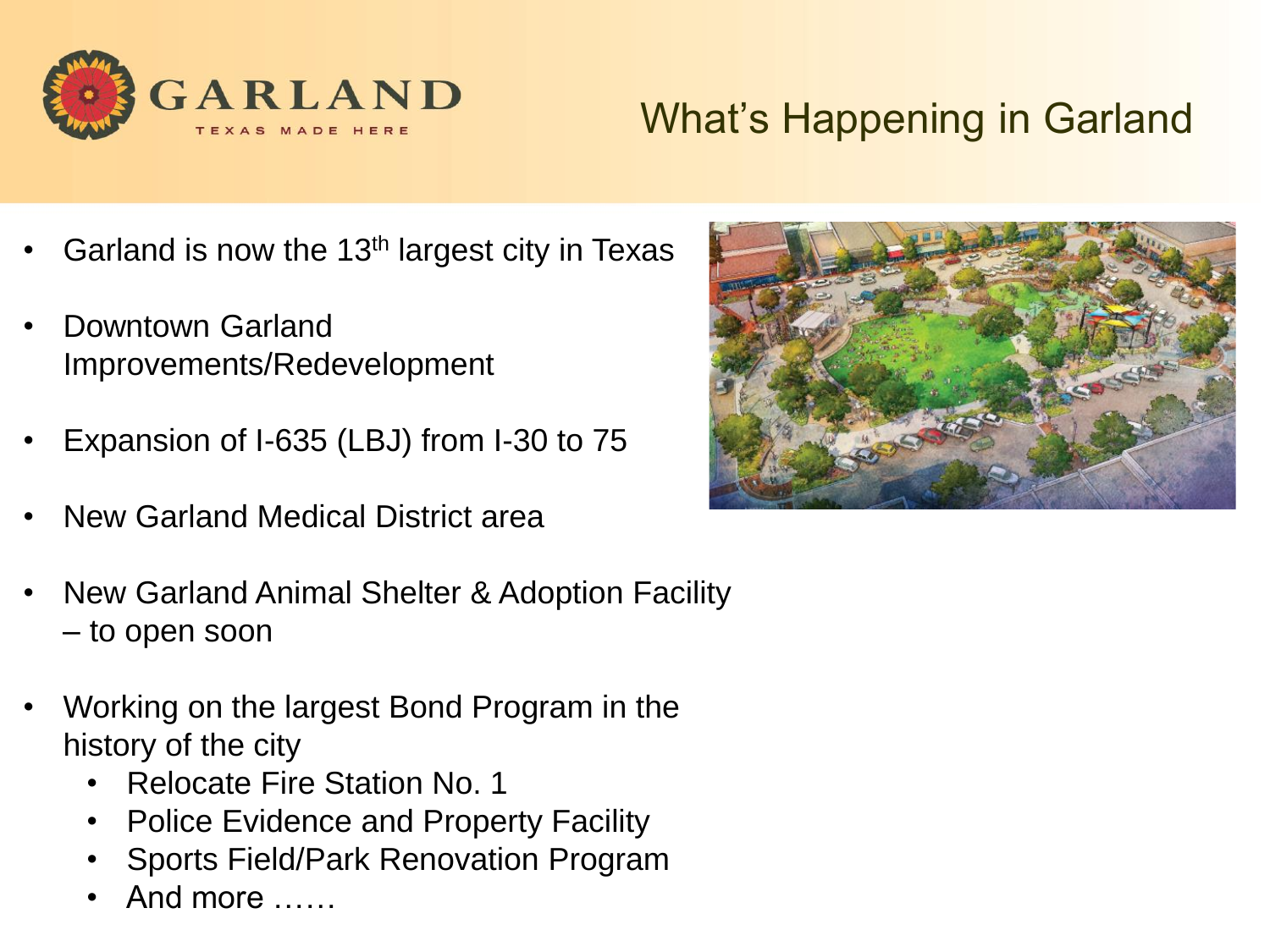

#### Our Water System (Drinking Water)



#### **Water System Facts:**

Meter sizes range from 5/8" to 8" 1,100 miles of pipe 69,600 billed connections Water mains range from 2" to 48" in diameter

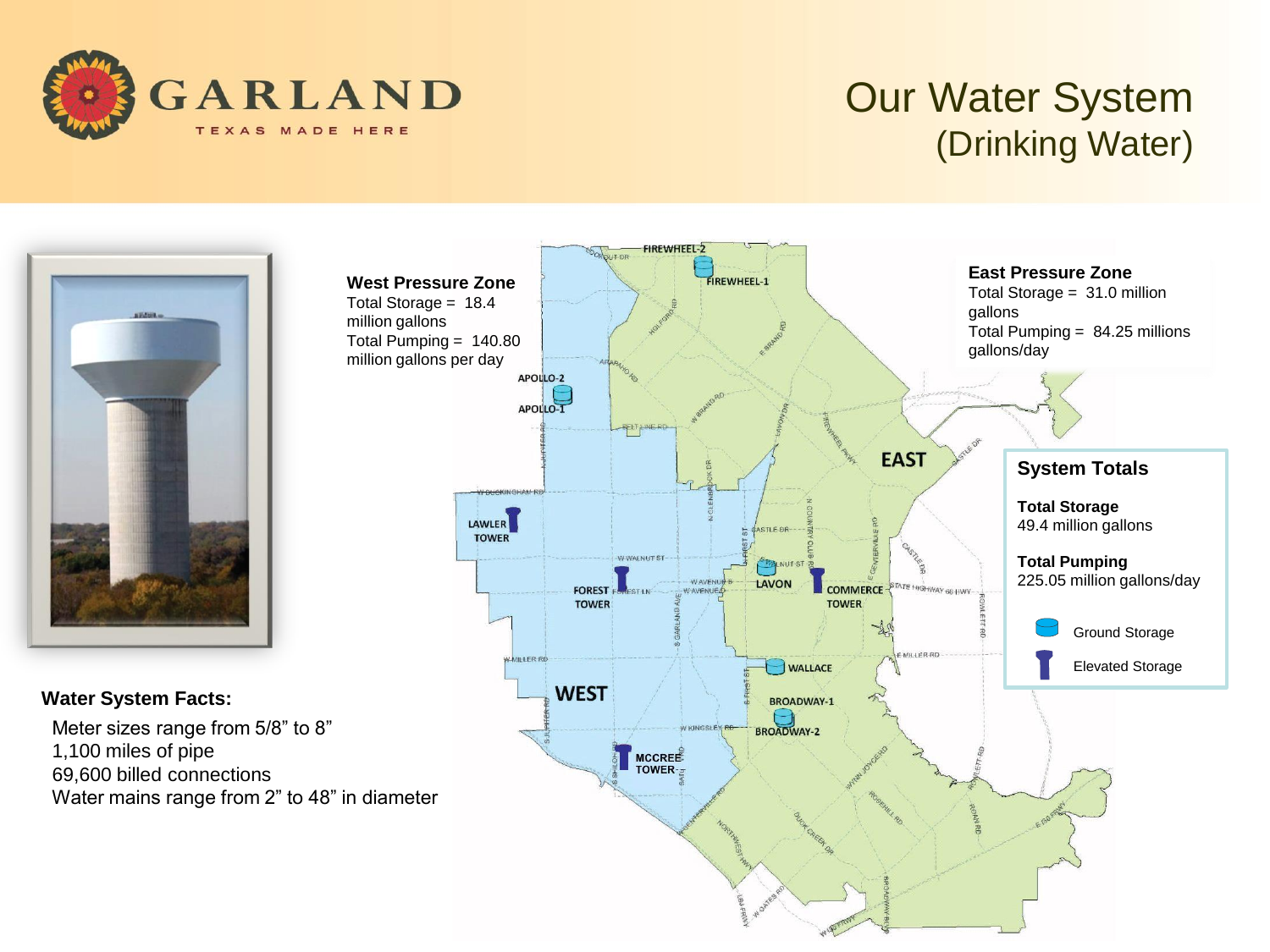

#### Wastewater System (Clean Water)





**Rowlett Creek Treatment Plant**



**Duck Creek Treatment Plant**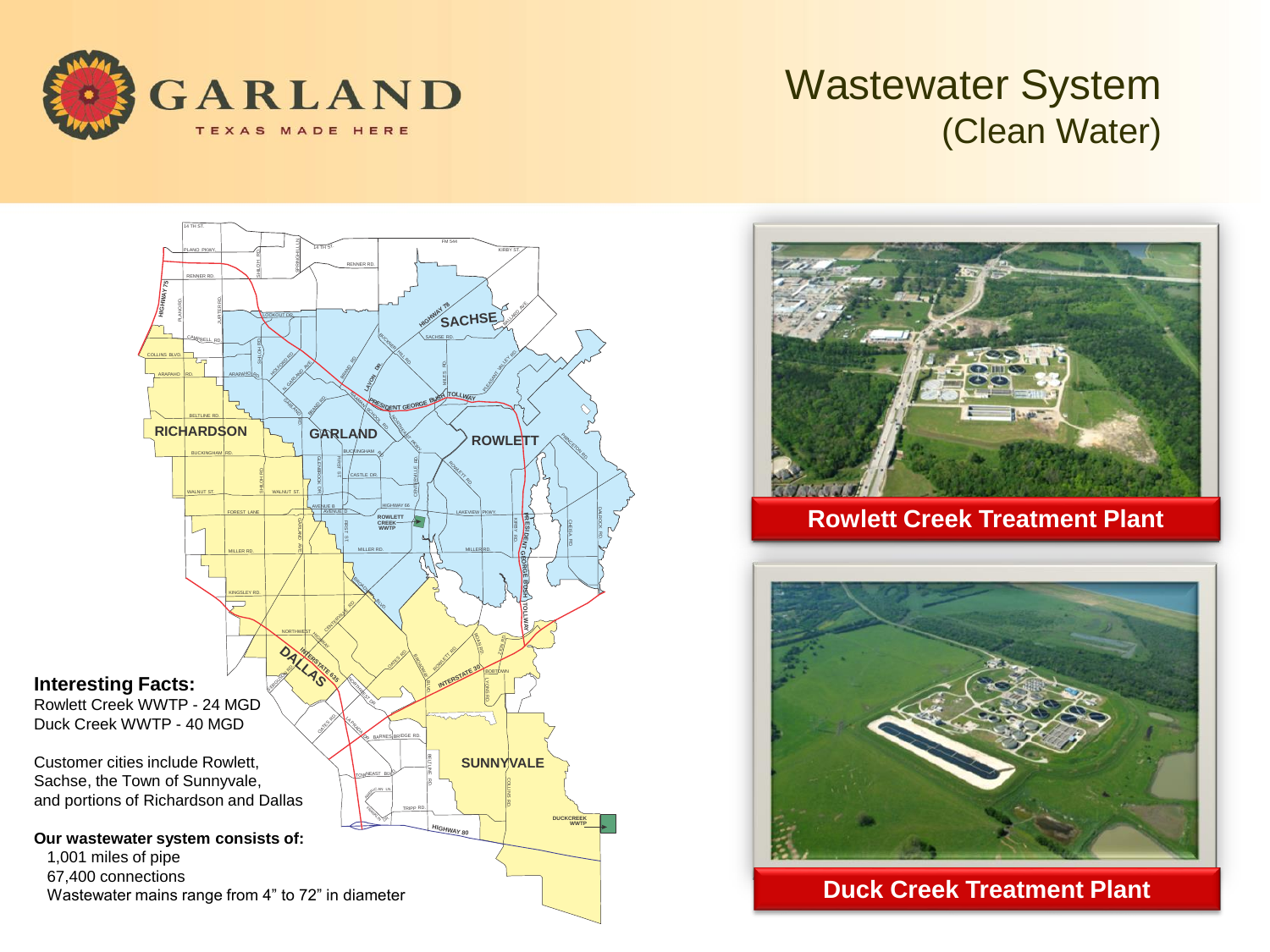

City of Garland's National Awards

# GARLAND

TEXAS MADE HERE

- Water Environment Association of Texas (WEAT) Awarded Duck Creek WWTP
	- 2021 Municipal Wastewater Treatment Plant of the Year Award (Category 3)
- Water Environment Association (WEF)
	- **2021 Safety Award**
- National Association of Clean Water Agencies (NACWA)
	- Outstanding compliance records and excellence in wastewater treatment
		- Duck Creek WWTP received the Silver Peak Performance Award
	- NACWA National Environmental Achievement Award for the "Public Information & Education: E-Media" category for Garland's Story Map "We Keep It Flowing, Coming or Going"

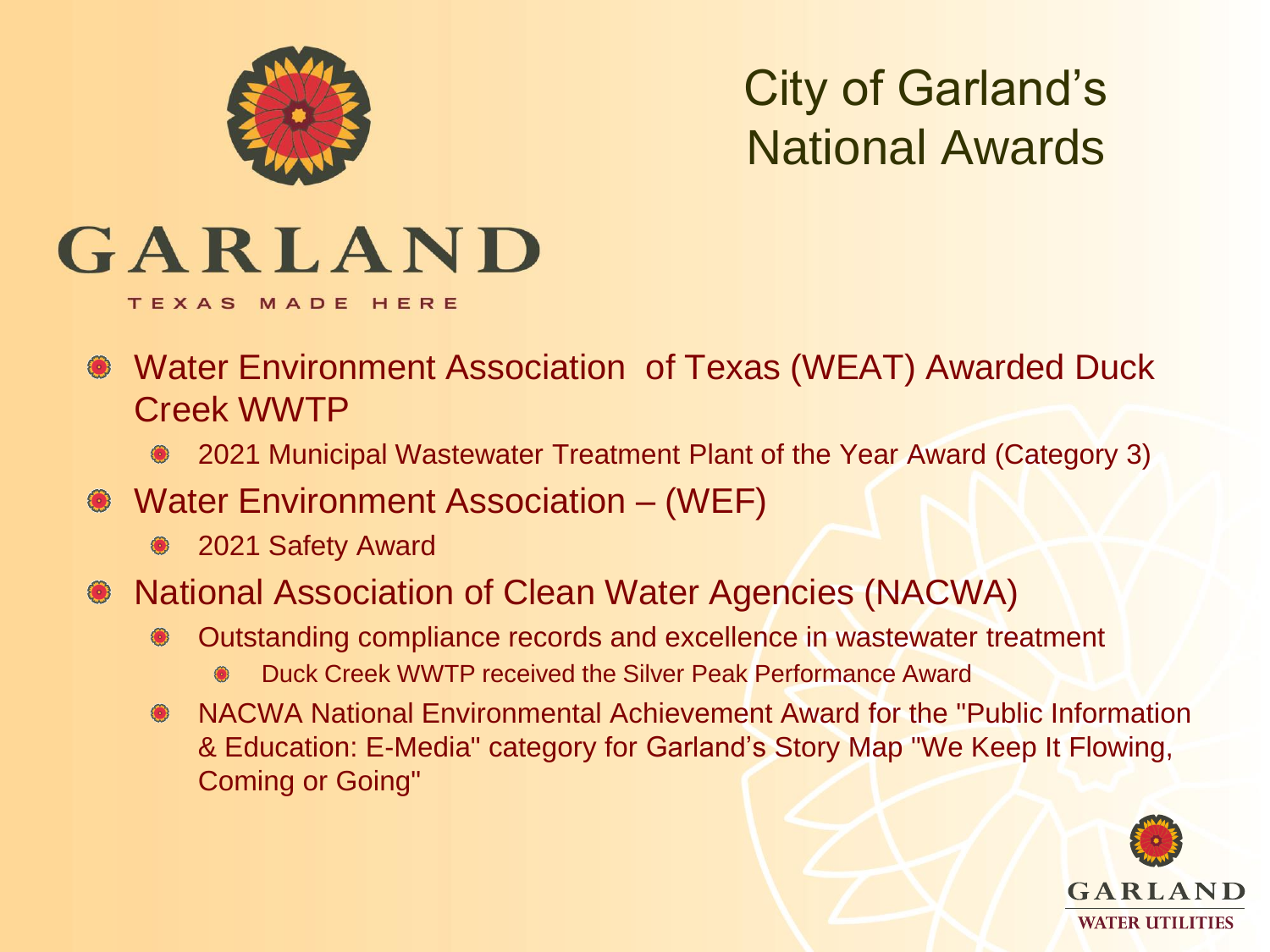

## TEXAS 4-H WATER AMBASSADORS PROGRAM

# GARLAND

TEXAS MADE HERE

- Water Environment Association of Texas (WEAT) Awarded Duck Creek WWTP
	- 2021 Municipal Wastewater Treatment Plant of the Year Award (Category 3)
- Water Environment Association (WEF)
	- 2021 Safety Award
- National Association of Clean Water Agencies (NACWA)
	- Outstanding compliance records and excellence in wastewater treatment
		- Duck Creek WWTP received the Silver Peak Performance Award
	- NACWA National Environmental Achievement Award for the "Public Information & Education: E-Media" category for Garland's Story Map "We Keep It Flowing, Coming or Going"

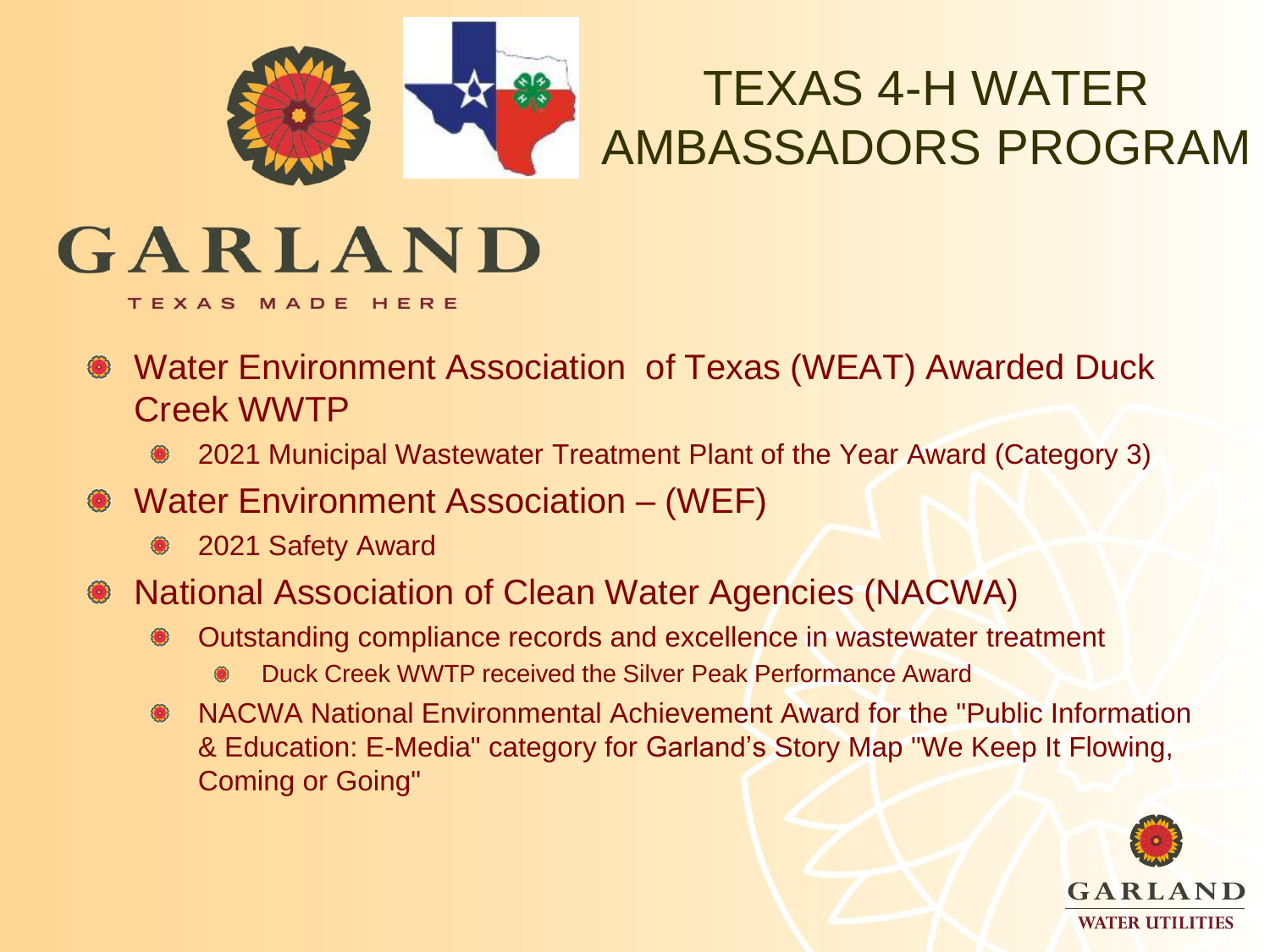





### TEXAS 4-H WATER AMBASSADORS PROGRAM

About the Program

The Texas 4-H Water Ambassadors Program was formed in 2017 in an effort to educate youth about water resources in Texas. Every spring, up to 30 high school youth are selected to participate in a summer 4-H2O Leadership Academy (tour). Students travel throughout Texas to learn how water is collected, conveyed, treated, conserved and managed to meet the need of our economy and citizenry.

To reinforce knowledge gained during the academy, water ambassadors pass on that information to others as they engage in various education and service activities throughout the year. This program also provides a platform for youth to connect with water industry professionals and educators who represent a wide range of water disciplines.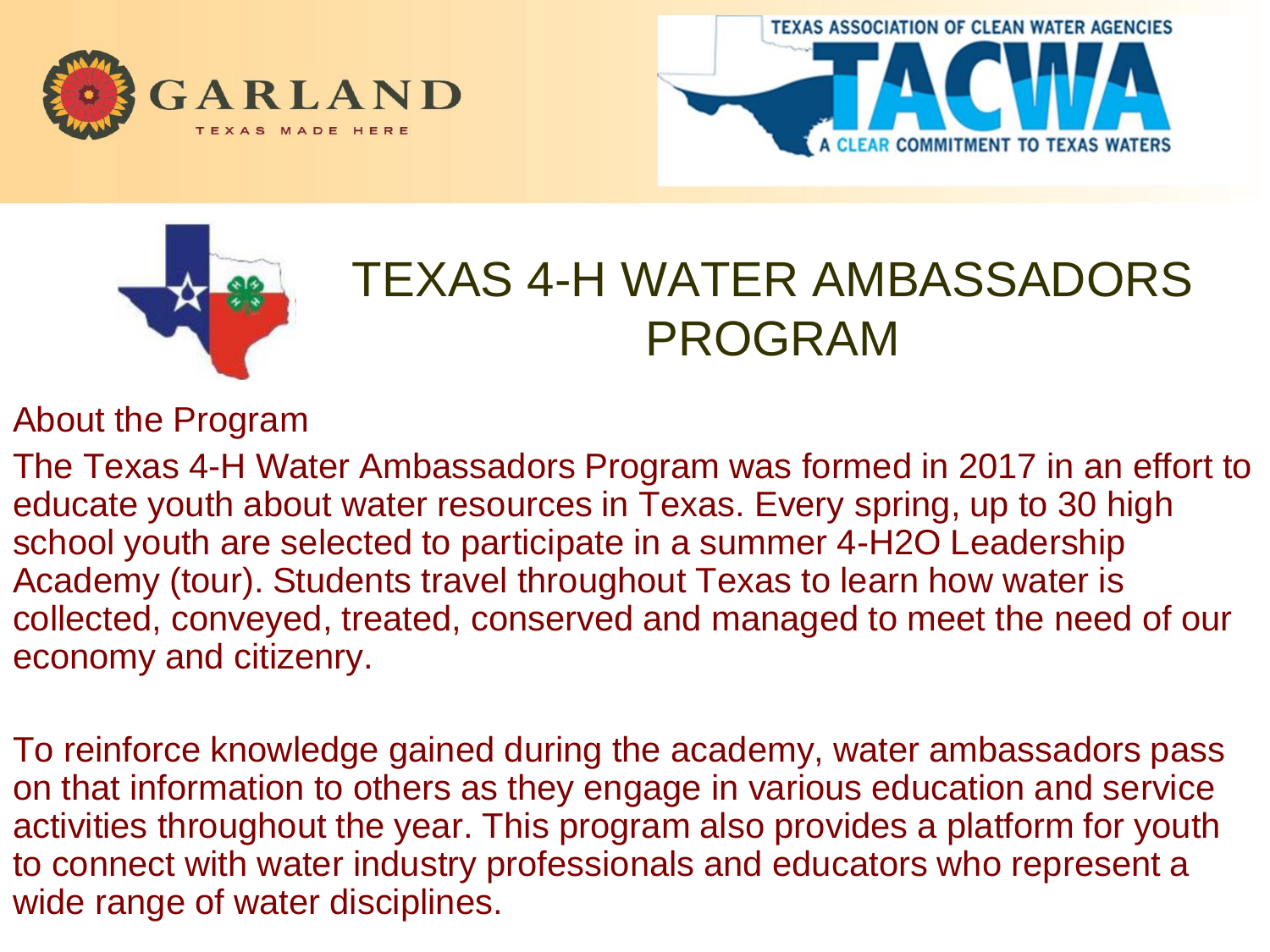



- 08:00 09:00 Continental Breakfast
- 09:00 09:10 Welcome and Introductions
- 09:10 09:30 Business Meeting
- 09:30 10:00 "Overcoming WRRF wet weather treatment challenges" Ed Becker, PE, ARCADIS
- 10:00 10:30 "Utilization of Tier 4 Generators for Water/Wastewater Facilities A Case Study" Mazhar Hajizadeh, GAI, and Bill Gase, City of Garland
- 10:30 10:45 Break
- 10:45 11:15 "Nutrient Removal in Texas Overview and Case Study" Bethany Miller, PE, Jones|Carter
- 11:15 11:45 "It Wasn't Me! Real-Time Monitoring and Forecasting of Odors" Charlotte Smith, P.E., Perkins Engineering Consultants, Inc. and Bill Gase, City of Garland
- 11:45 12:15 "Climatological Impact on Wet Weather Management and a Resiliency Plan for Future Wastewater Operators" - Pawan Gunjur, P.E., and Mike Graves, P.E., CP&Y
- 12:15 1:00 Lunch
- 1:00 Adjourn